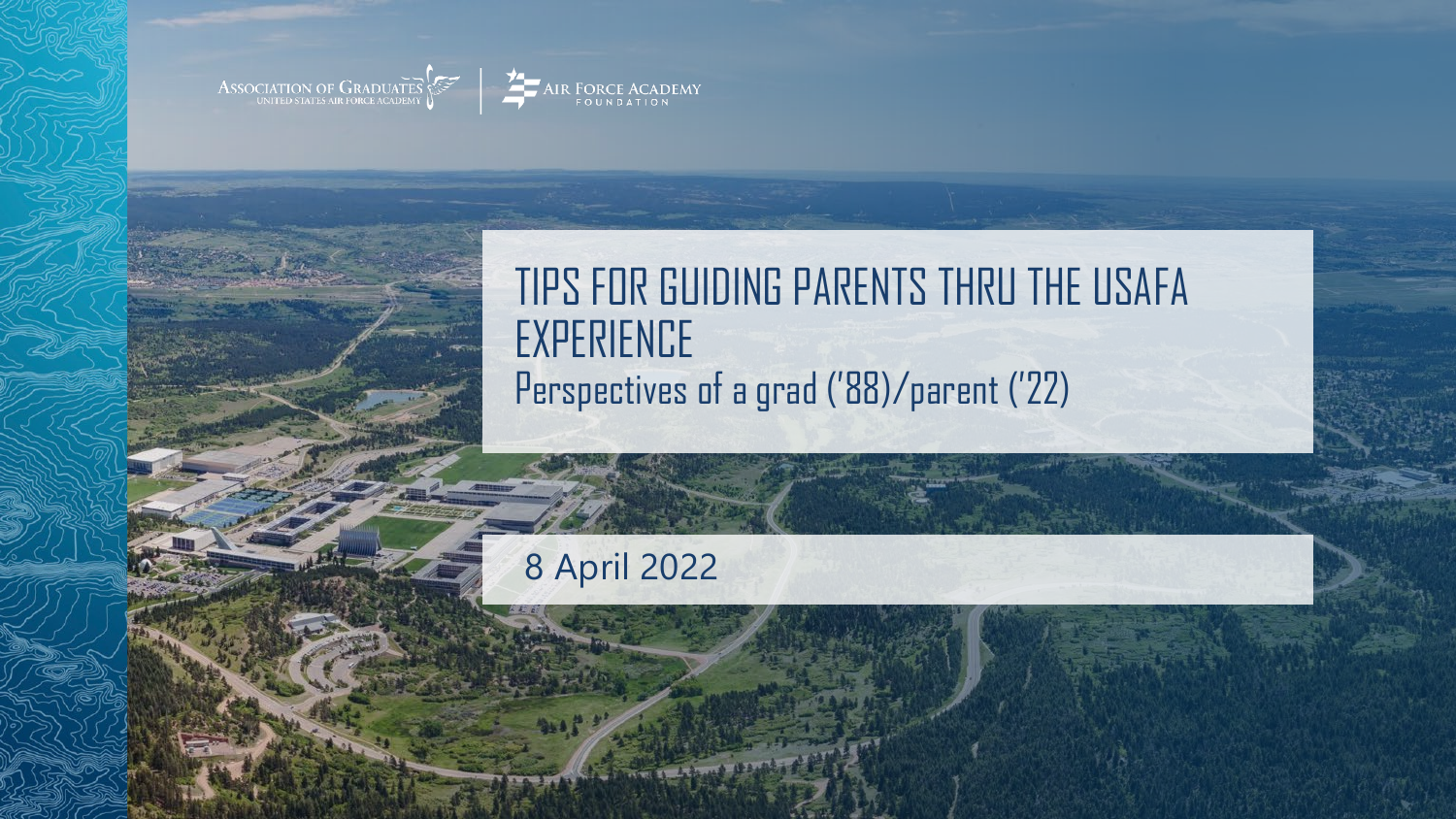

# Goal



- One significant source of stress USAFA impacting parents is associated with not understanding what their children are going through
- Goal: Provide information for presidents to help their parents understand the USAFA Experience
	- Focusing on key milestones and support mechanisms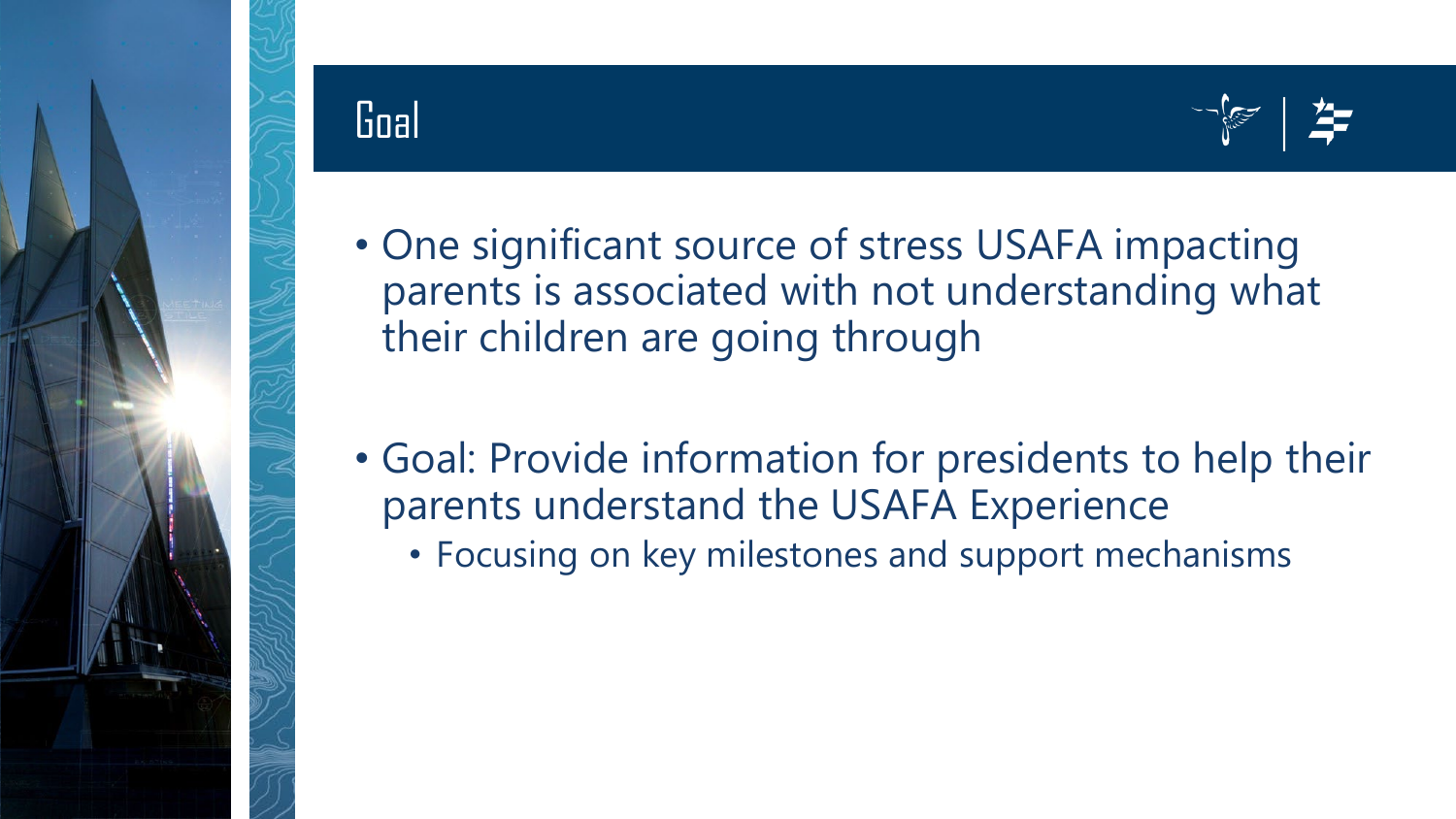# They Are Joining the Military

- Need to be responsible for themselves
	- Help them, don't do things for them
	- Need to be at USAFA for themselves, not to please others
- In 4 years they will be leading others
	- Training starts by being good followers & making their own decisions
- Things change in the military & you can't do anything about it – complaining to your cadet<br>doesn't help
	- "Needs of the AF"
- Cadets need to learn to use their chain of command to address issues or get information

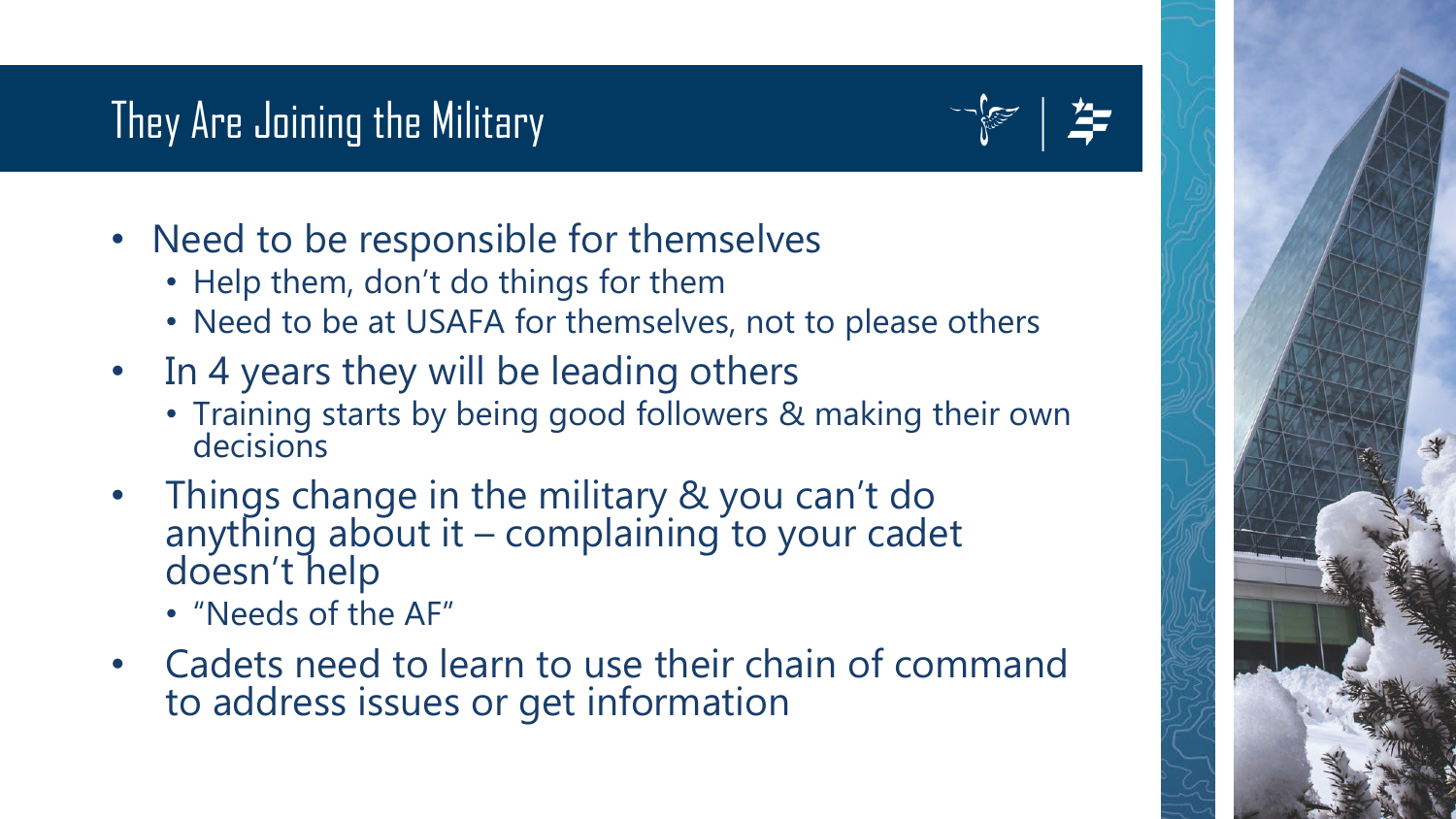# Every Cadet's Experience is Different



- Terrazzo Gap Intercollegiate Cadets (IC) & Non-Athletic Regular Persons (NARP)
- Selecting a major / minor
- All cadets are used to being top performers getting used to the idea of not being on top is difficult
- Squadrons also have unique cultures
	- "Baby" Squadron vs Graduation Squadron
- Things change over time: just because it's been done that way in the past doesn't mean that is how it is done now
- Legacy cadets whose parent/grandparent are grads
	- Can opt to graduate from the same squadron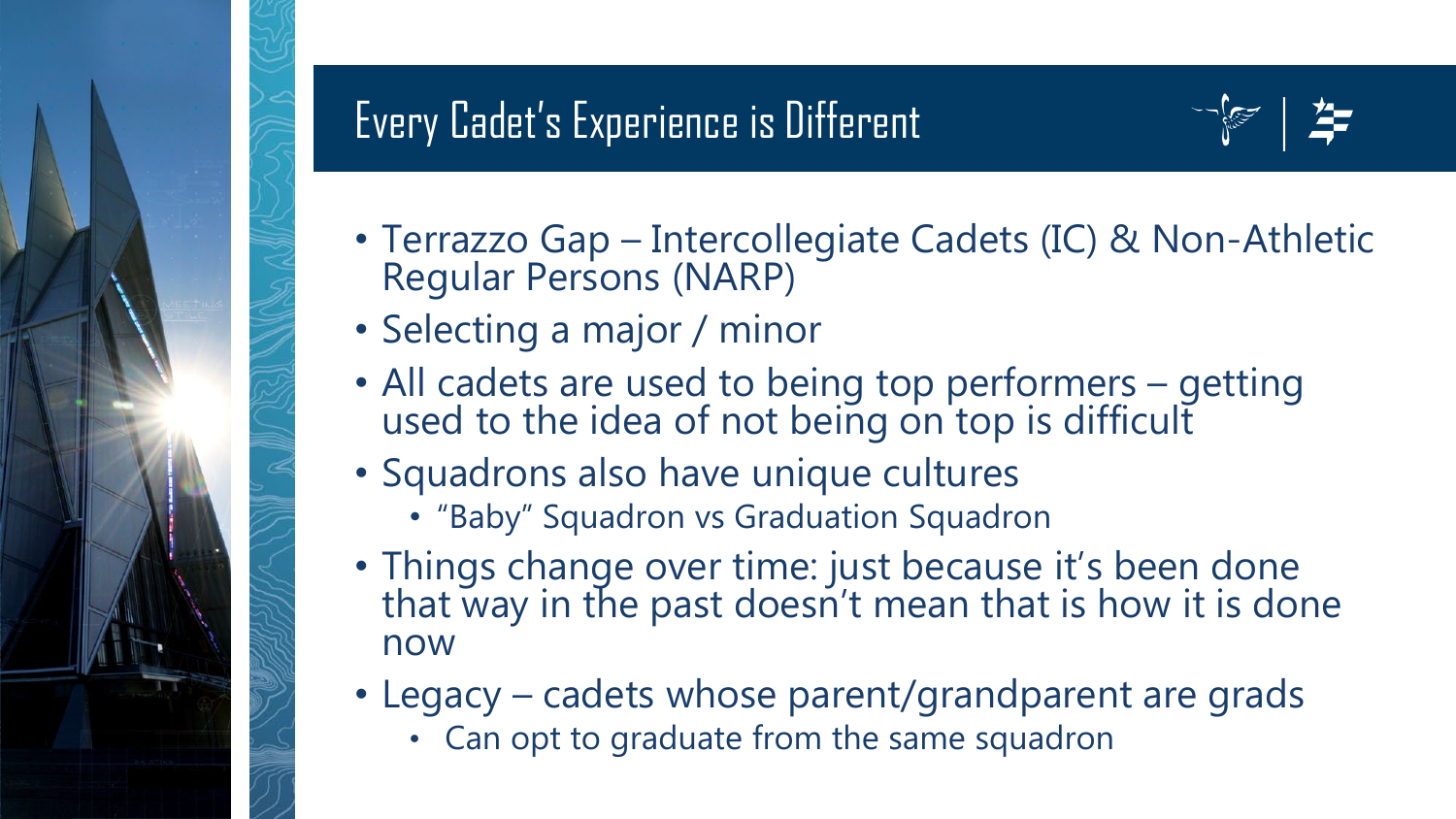# Basic Cadet Training (BCT) Tips



- In-processing Day (I-Day)
	- Pay attention to instructions from USAFA on how I-Day will work & take advantage of activities for parents
- BCT can be tough on parents & cadets who are used to constant communication
- **Letters** 
	- Nothing fancy, nothing that feels like there is more than a letter in the envelope, no pictures
	- Keep sending even if you don't hear from them
- Make it easy for them to send letters
	- Pre addressed stamped envelopes & paper
- WebGuy signs of life / see what they are up to (and comment on it in letters)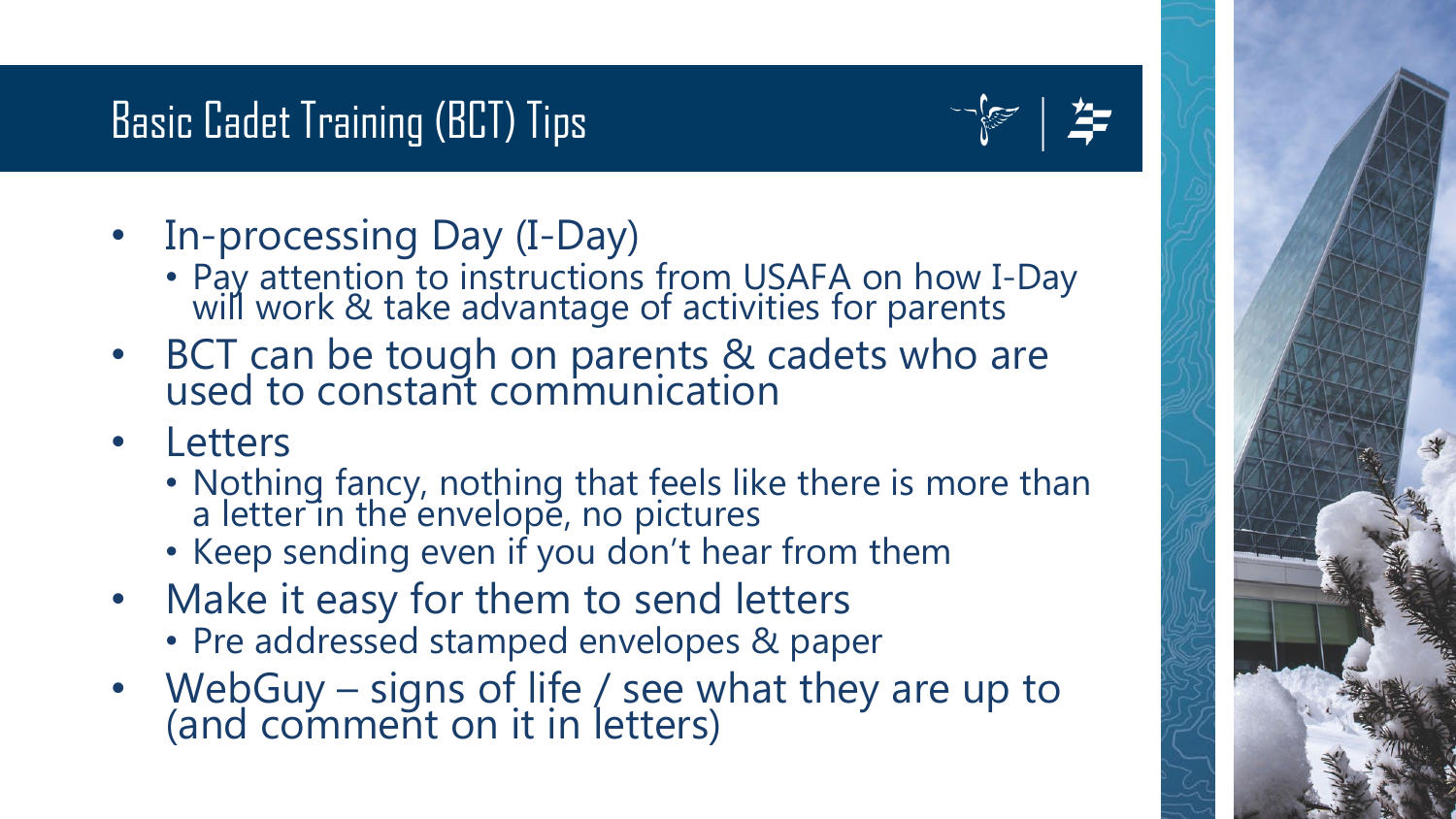

#### Milestones



- Many milestones celebrated during the USFA experience
	- Doolie Day Out
	- Acceptance Parade
	- Parents' Weekend
	- Recognition
	- Exemplar Dinner
	- Commitment Dinner
	- Class Ring Dinner & Dance
	- 100<sup>th</sup> Night Dining In
	- Graduation Week
- Symbolic
- Enhance class cohesion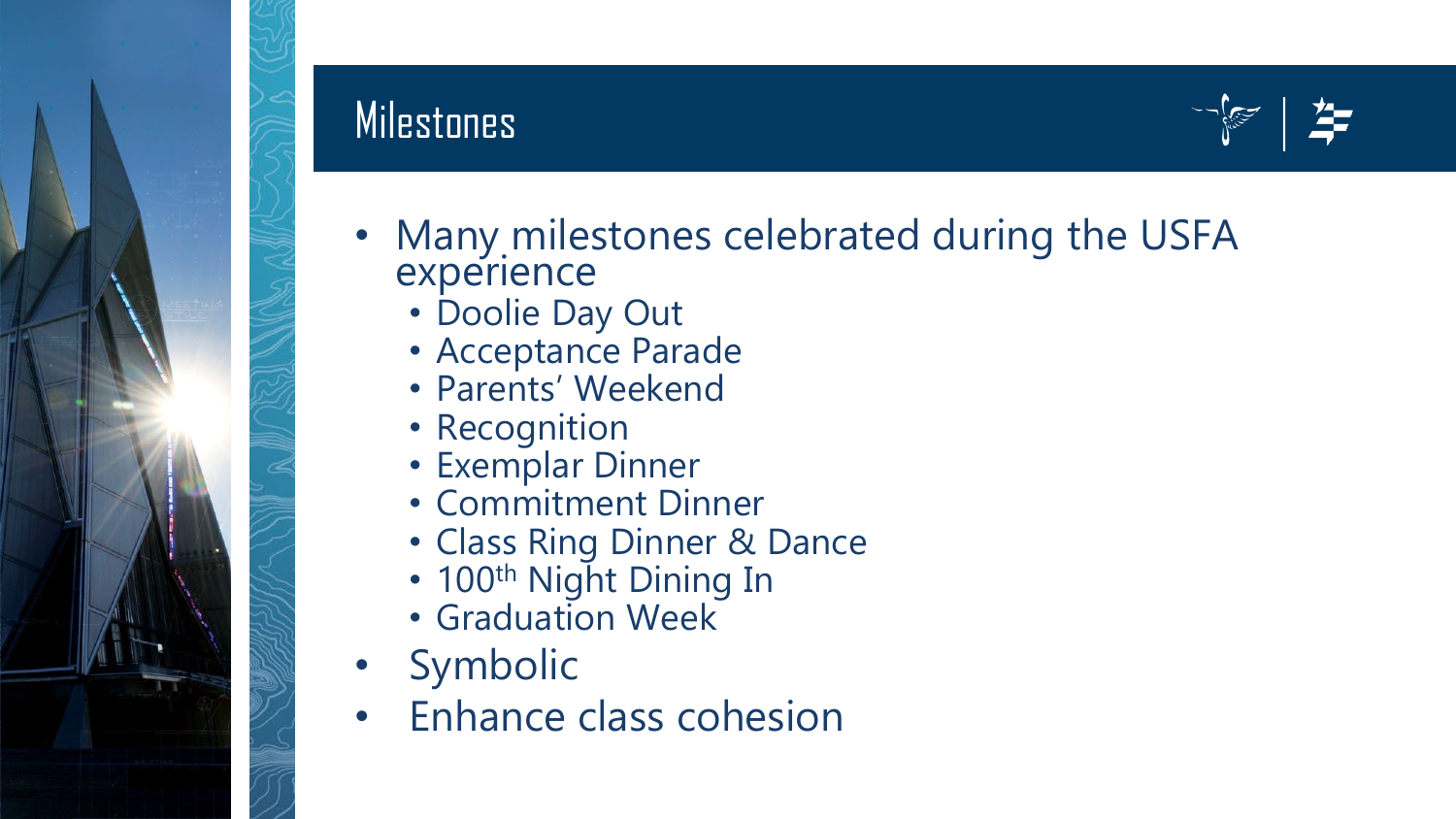## Doolie Day Out



- One day during BCT when the basic cadets get away from USAFA & relax
- Spend the day with a volunteer family (normally their ultimate sponsor family)
	- Often a coach if IC
- Enjoy good food with other basic cadets
- Talk to their family/friends
- Not for parents/family
	- Unless they are the sponsor family in the local area
	- This is a day for the cadets to get to know their sponsor family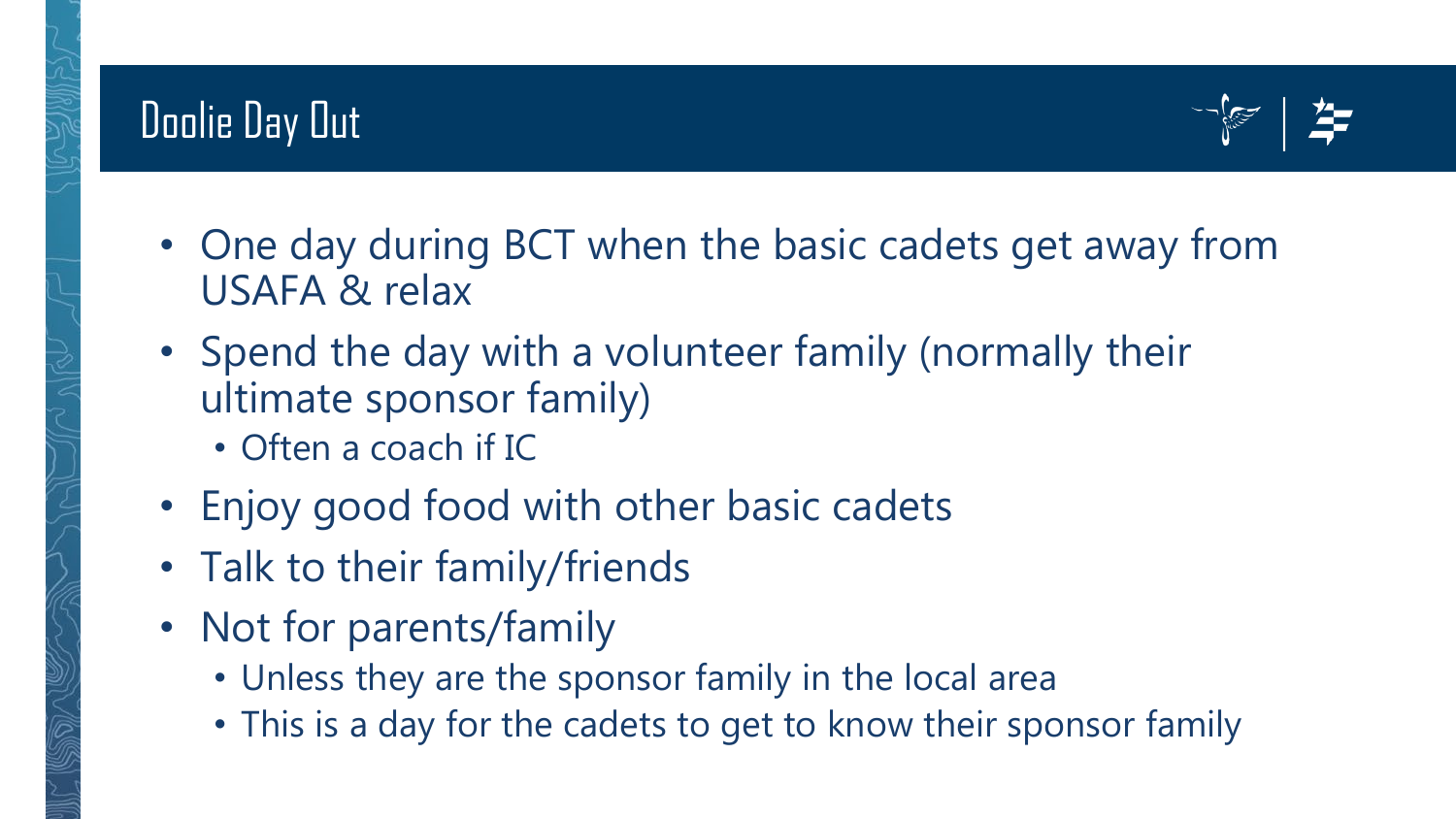

- Takes place after BCT is complete & before classes begin
- "Accepted" into the Cadet Wing as fourth-class cadets
	- Doolies march in separately & join their squadrons during the parade (inverted-wedge formation)
- Pin-on ceremonies take place on the field after the parade
- Open to the public
	- Approximately 2 hours with your cadet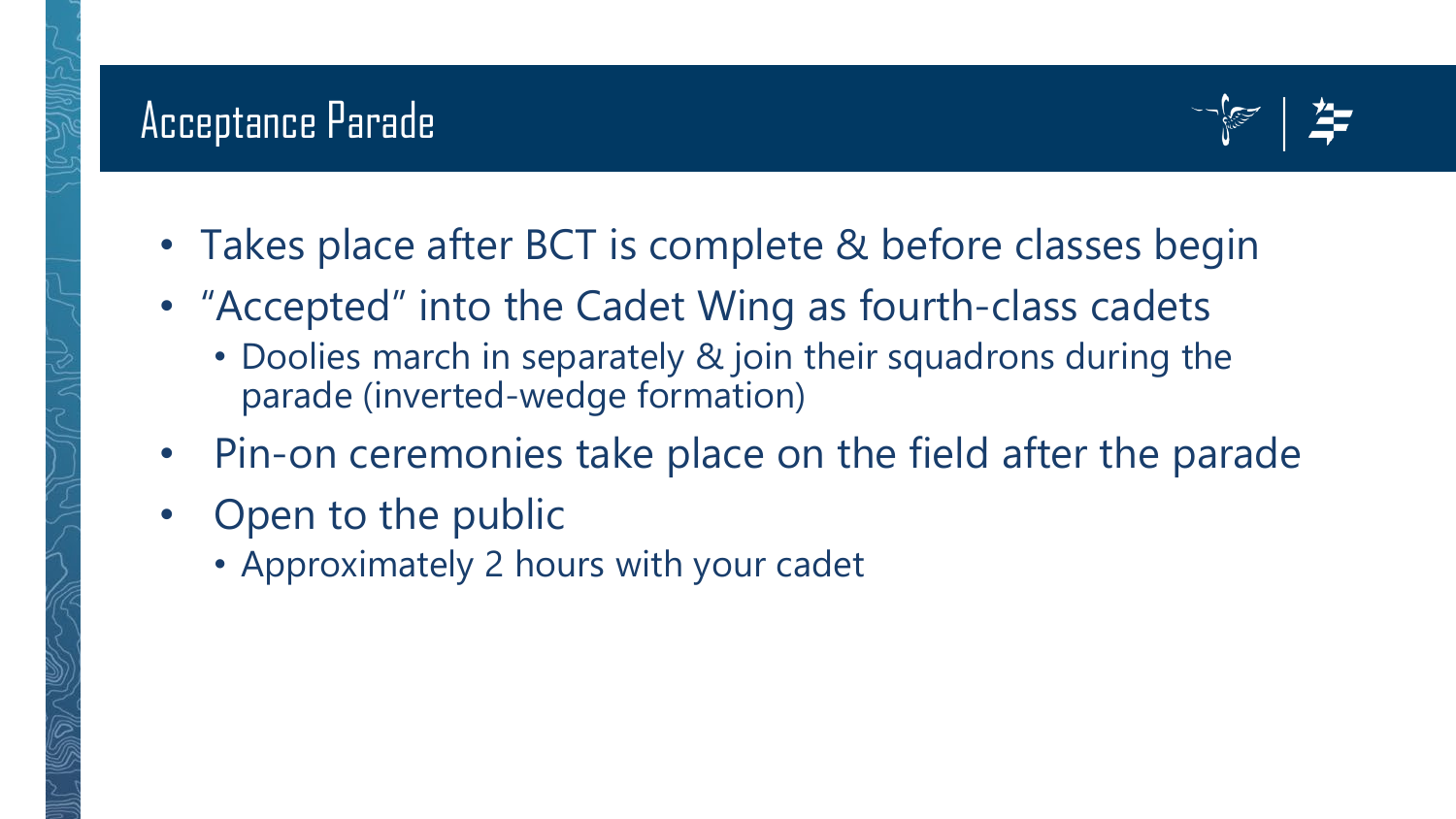

- Labor Day weekend (usually Late Thu Mon)
- Parade / Open Houses / Information Fair / Football Game / Other events
	- See detailed schedule which will be available on the USAFA website
- Family & friends are welcome to attend every year
- Coordinate activities with your cadet
	- 4 degrees may just want to eat and sleep they need to be in uniform
	- Upperclassmen may want to get away from C. Springs as soon as the game is over
	- Cadet may want to share you with friends or sponsors
- Reserve rooms/houses early (prices do increase)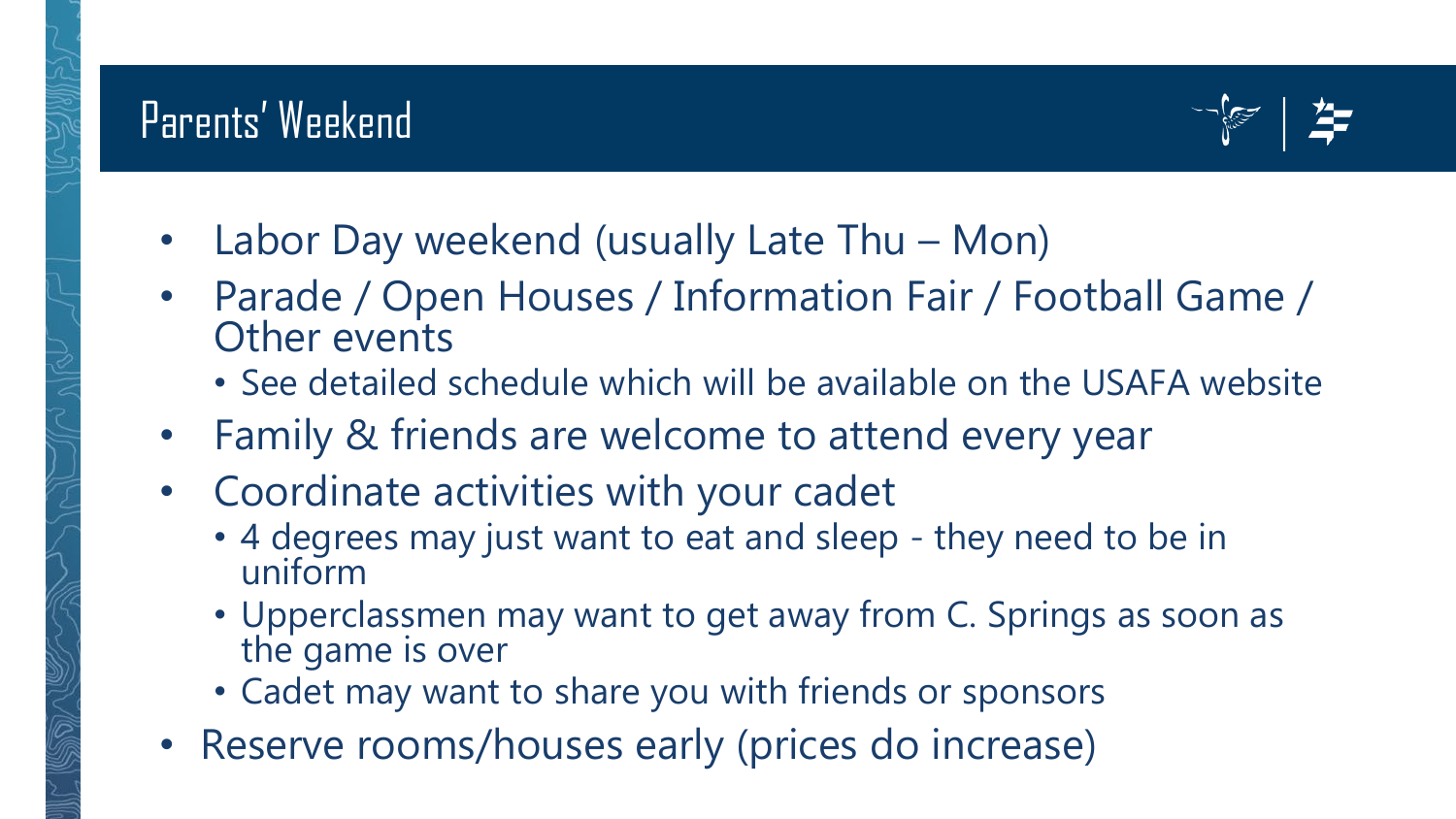#### Recognition



- Formal finale of the fourth-class year
- 4 degrees are "recognized" as upper class cadets & allowed to wear Prop & Wings
- Vital & traditional USAFA experience
	- Ceremonial acknowledgement the cadets successfully met military training requirements and is prepared to continue
- Not automatic not all cadets are recognized during recognition
	- Some require additional time to meet requirements & work with upperclassmen to do so
	- Should know they are at risk before it happens
	- ATTITUDE & progress are key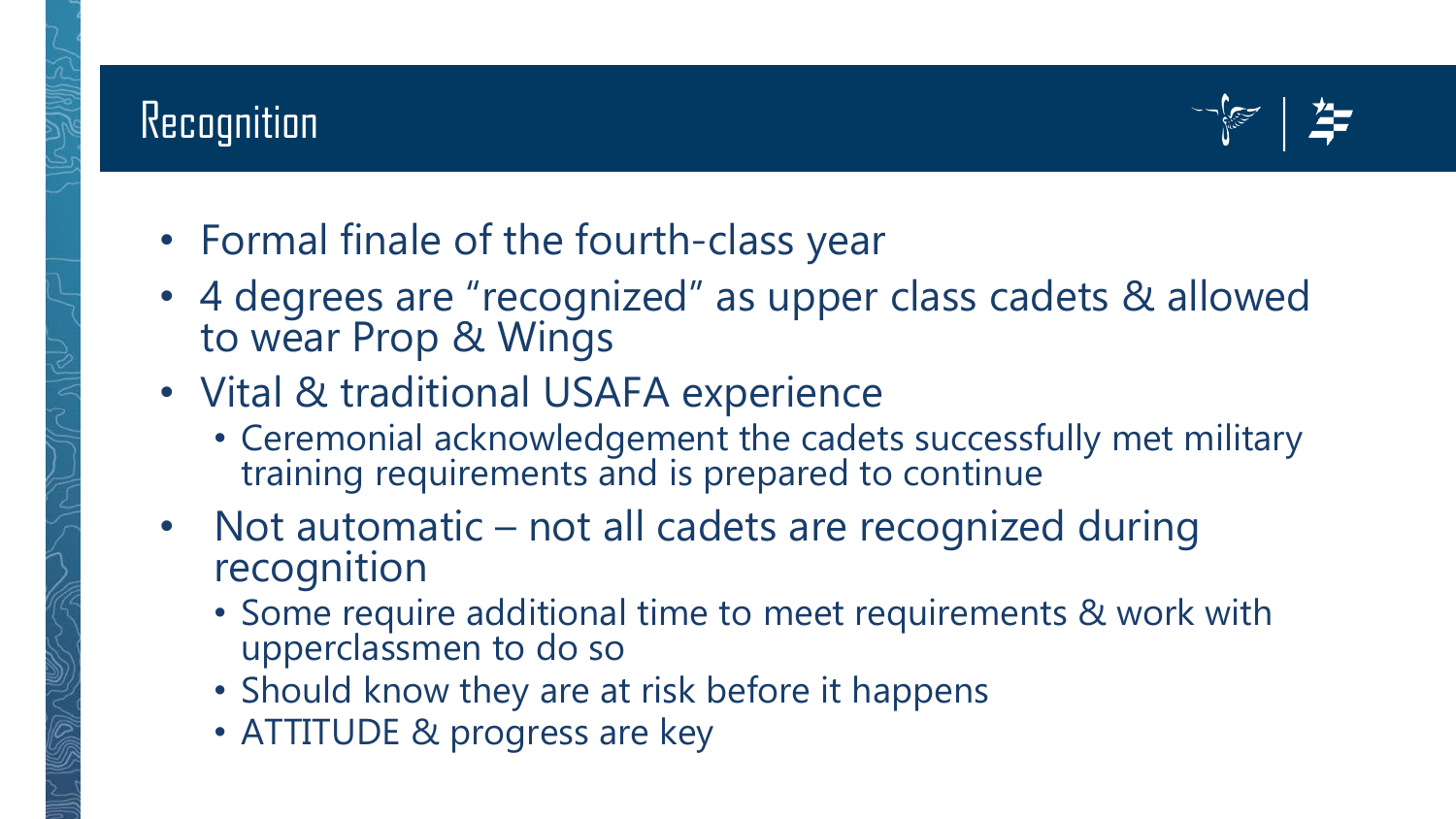

- The Cadet Exemplar Program a way for each Academy class to honor and identify with a past military giant
- Class selects an exemplar that epitomizes the personal characteristics the class seeks to emulate
	- Examples: General George S. Patton Jr., Lt. Gen. Jimmy Doolittle, Brig. Gen. William "Billy" Mitchell, Capt. Lance P. Sijan, Wilbur and Orville Wright, Neil Armstrong
	- Selection criteria
- The Class Exemplar not only becomes the cadets' honorary class leader, but the very namesake and identity of that particular class
- Dinner is for cadets only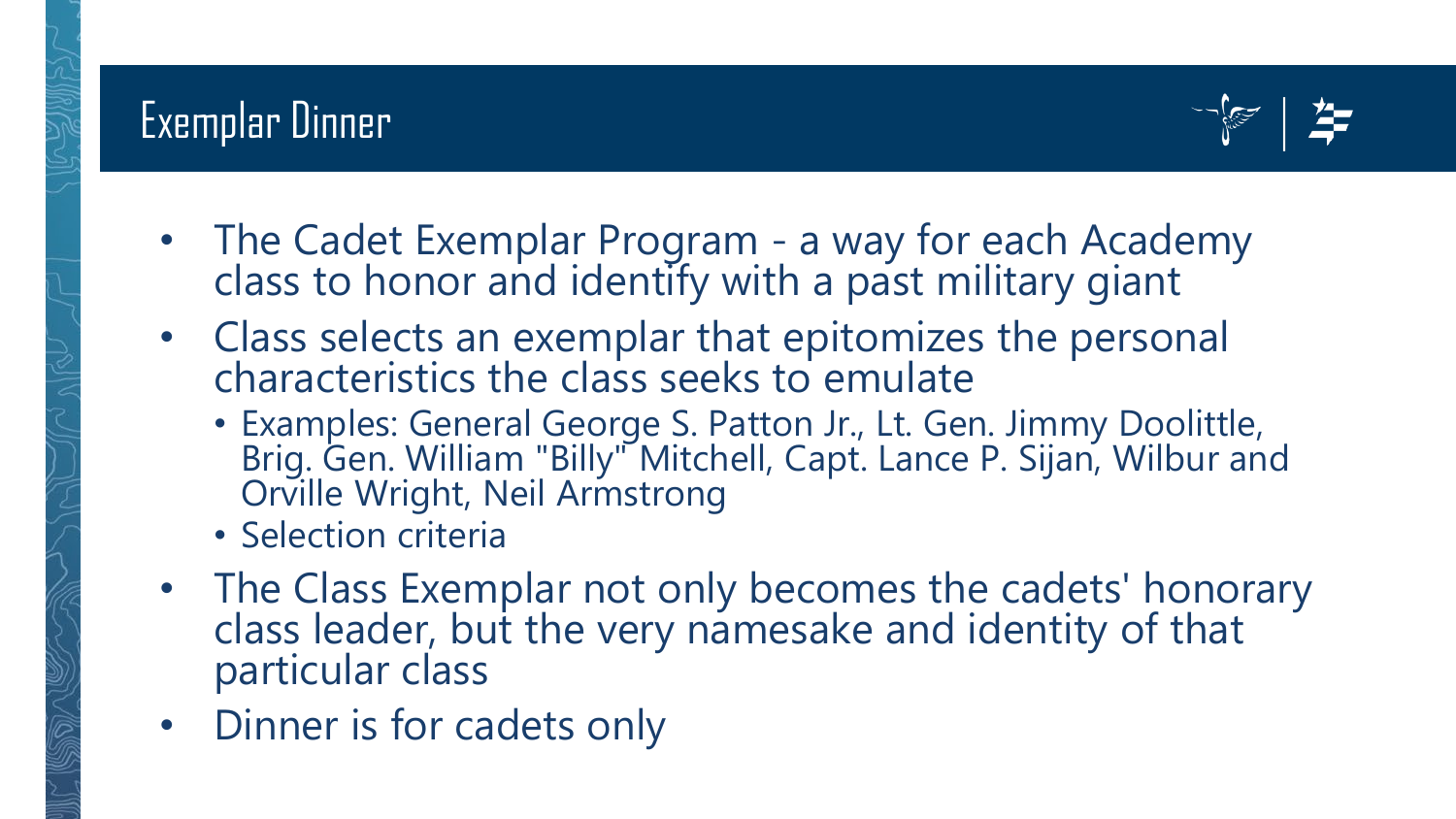

- Second class cadets indicate their commitment to USAFA
- Takes place at the start of the fall semester
- Once the cadets return to the Academy for their second class year, they incur the financial or active duty commitment for their education if they depart the Academy prior to graduation
- Cadets only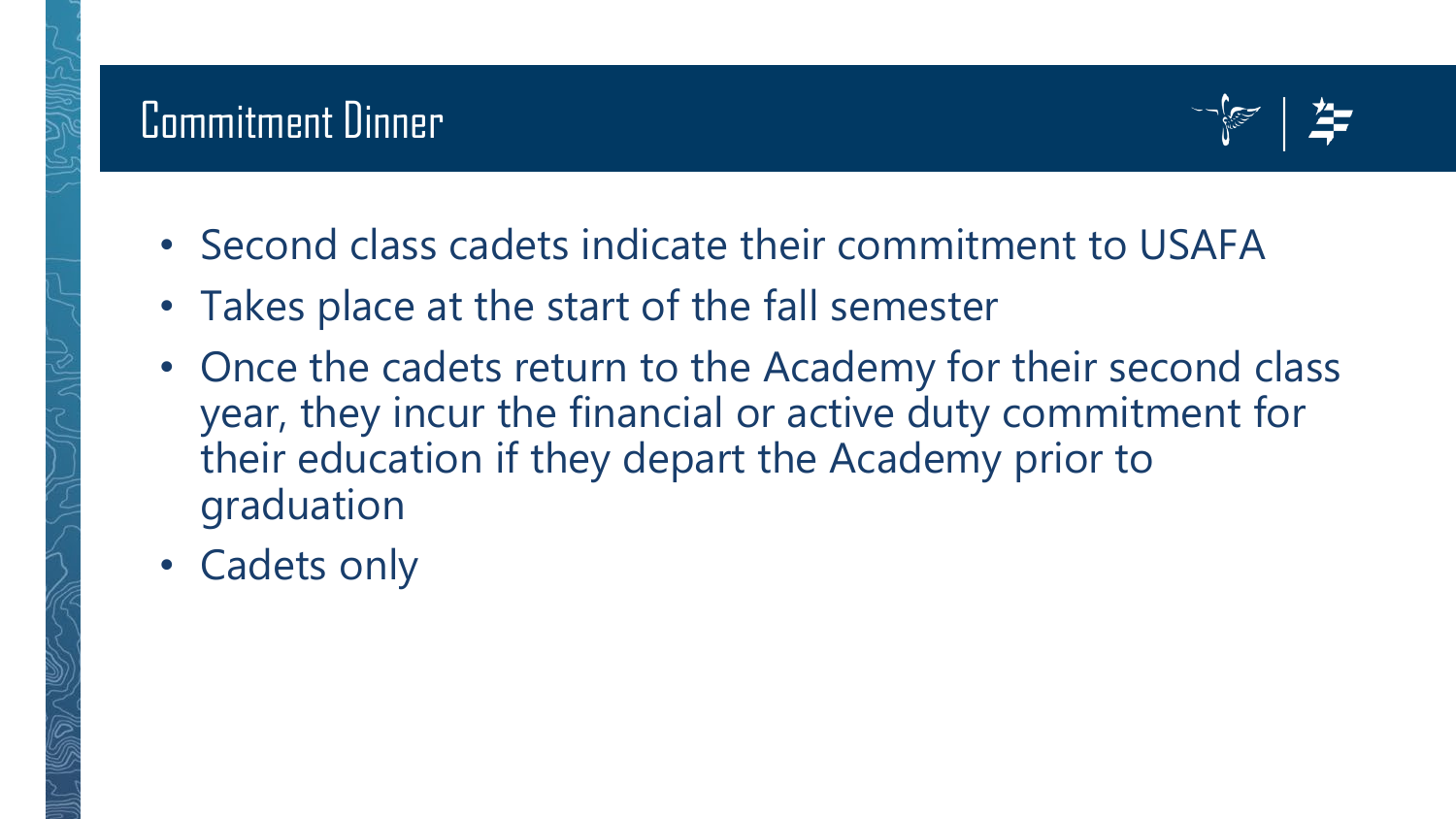## Class Ring Dinner and Dance



- Cadets receive their class rings (as they order earlier in the year) between finals & graduation their 2 deg year
- Usually can bring date
- Class crest
	- Always includes elements from the Class of 1959's crest: the class number, the class year, the Polaris star and the eagle
	- Designed by the class
- Class ring history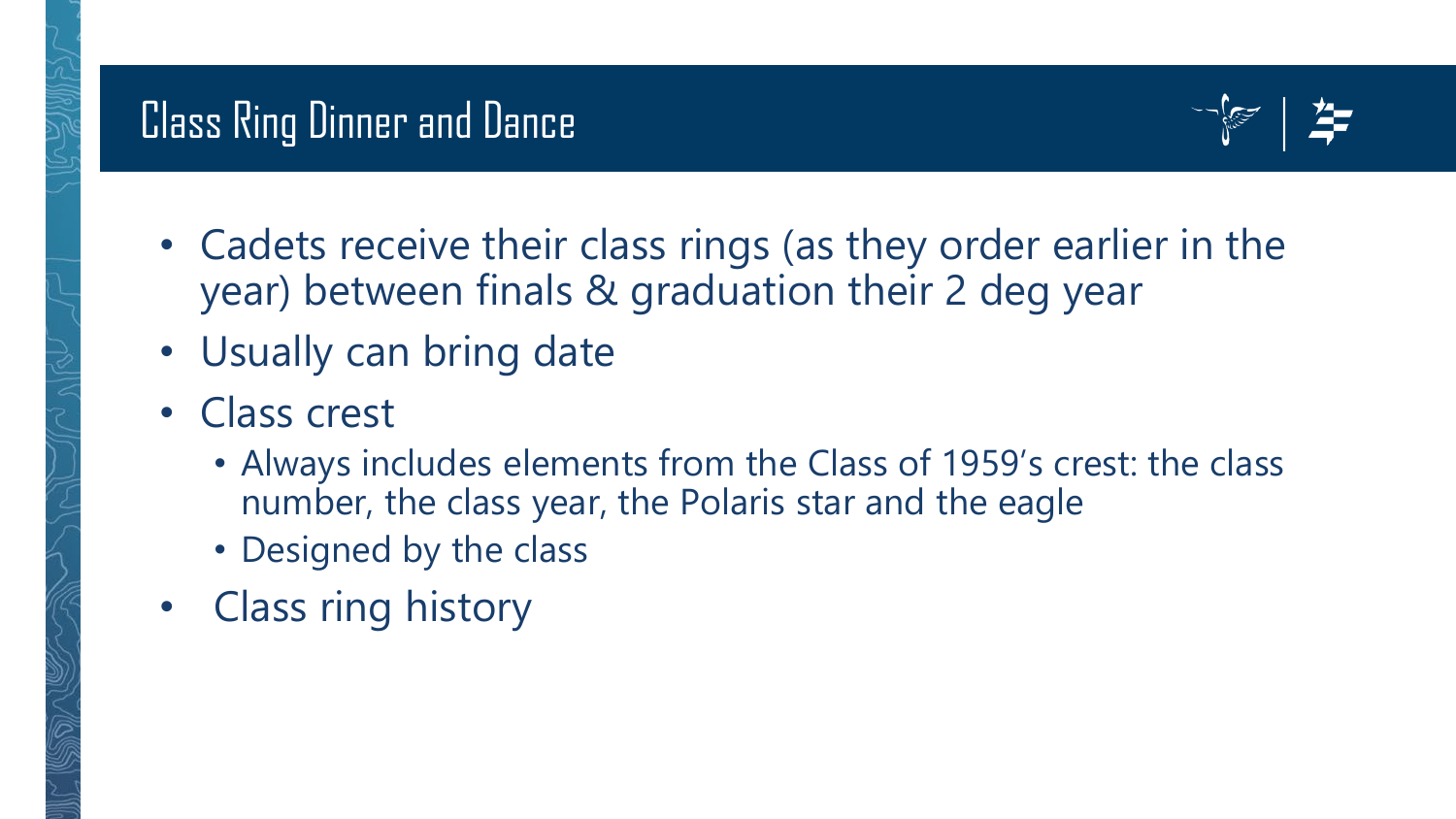

- Celebration to mark approximately 100 days until USAFA Graduation
- Only for first-class cadets & dates (if allowed)
- Normally the Friday before Presidents weekend
- Most first-class cadets leave for the weekend
- The fourth-class cadets are then busy decorating the rooms of the first-class cadets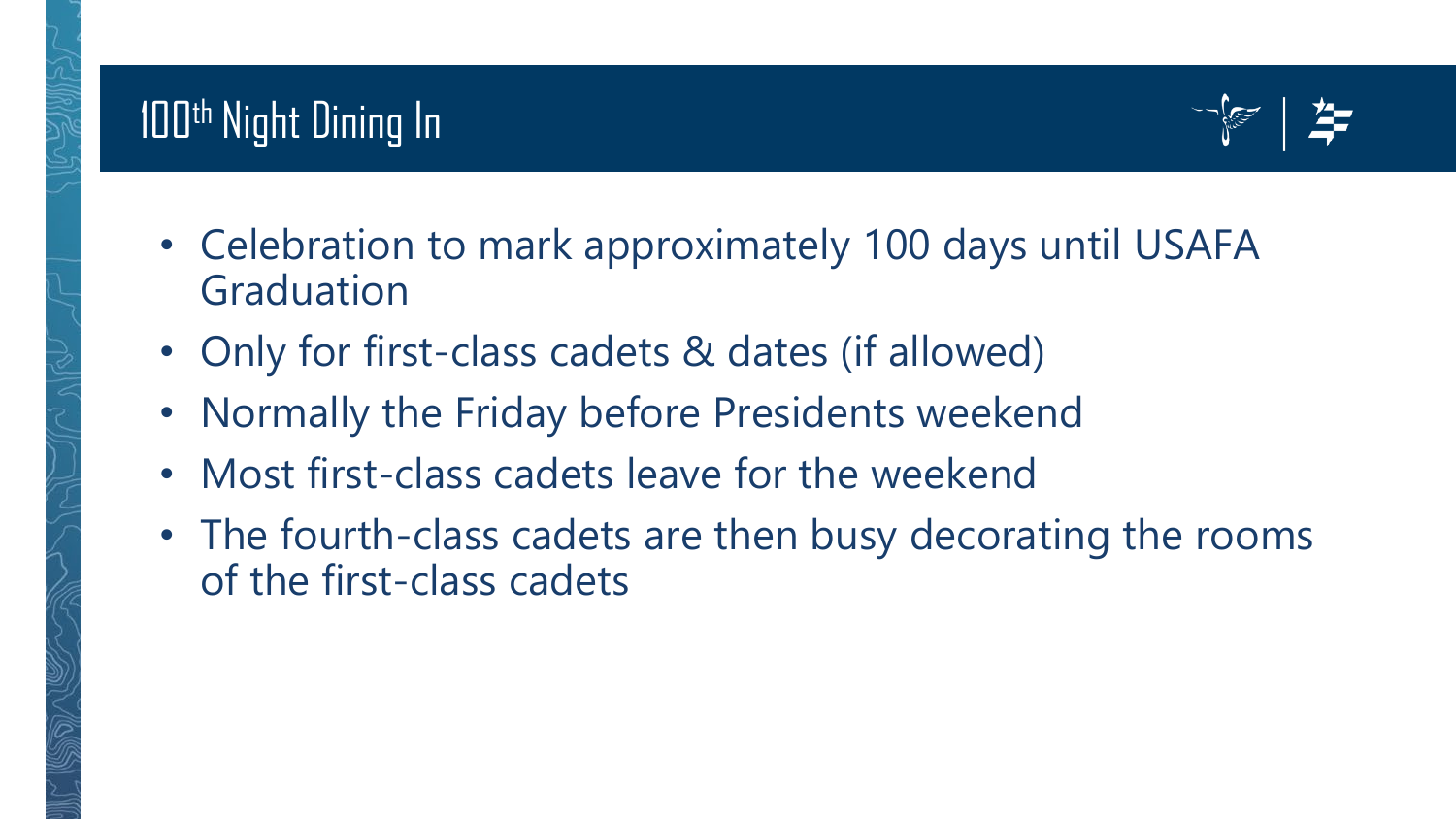#### Graduation Week



- Award ceremonies
- Parade
	- Opposite of Acceptance Parade Firsties march away from the rest of the wing
- Commissioning
- **Graduation**
- Detailed schedule on USAFA website ~ Mar
	- Use previous year schedule for early planning
- Reserve rooms/houses early (prices are higher)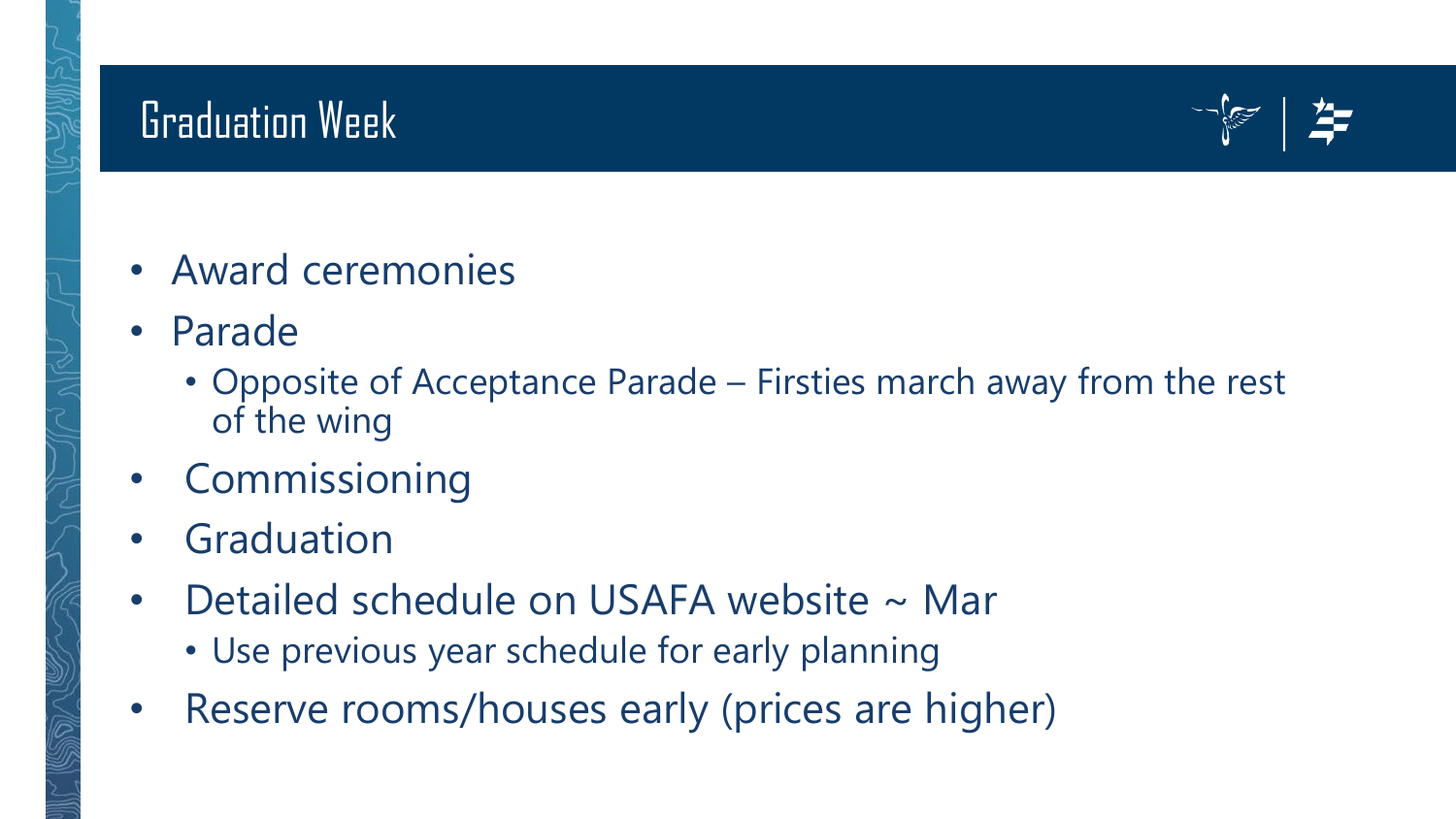# Supporting From a Distance (1 of 3)



- Can be difficult, especially because you don't know what they are going through
- They need your support
	- Listening
	- You probably can't solve their problems, but you can help put things into perspective
	- Don't complain about USAFA & leadership's decisions to your cadet – that doesn't help
- Communication on their schedule
	- They are juggling a lot of priorities, allowing them to communicate on their schedule avoids adding stress

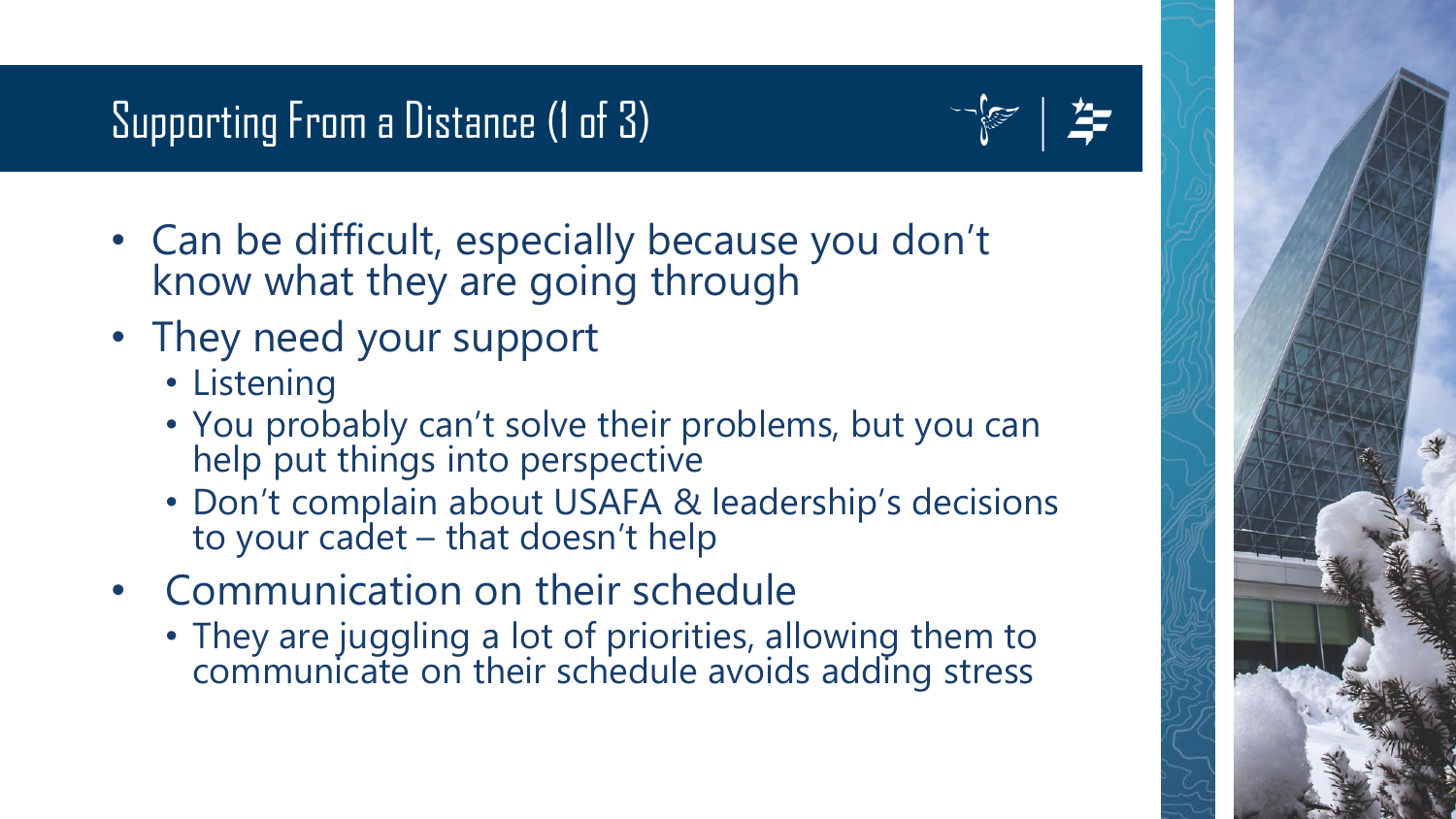

- Encourage participation in extracurriculars (but don't push)
- First time your cadet does not come home for break can be hard on parents/family but a good sign of independence and strong relationships being built
- Share general information you see with them they aren't all great at paying attention to everything in their e-mail or Teams
	- Don't share specifics about individuals
- If you send something remind them to check their PO box
	- Or send it to their sponsor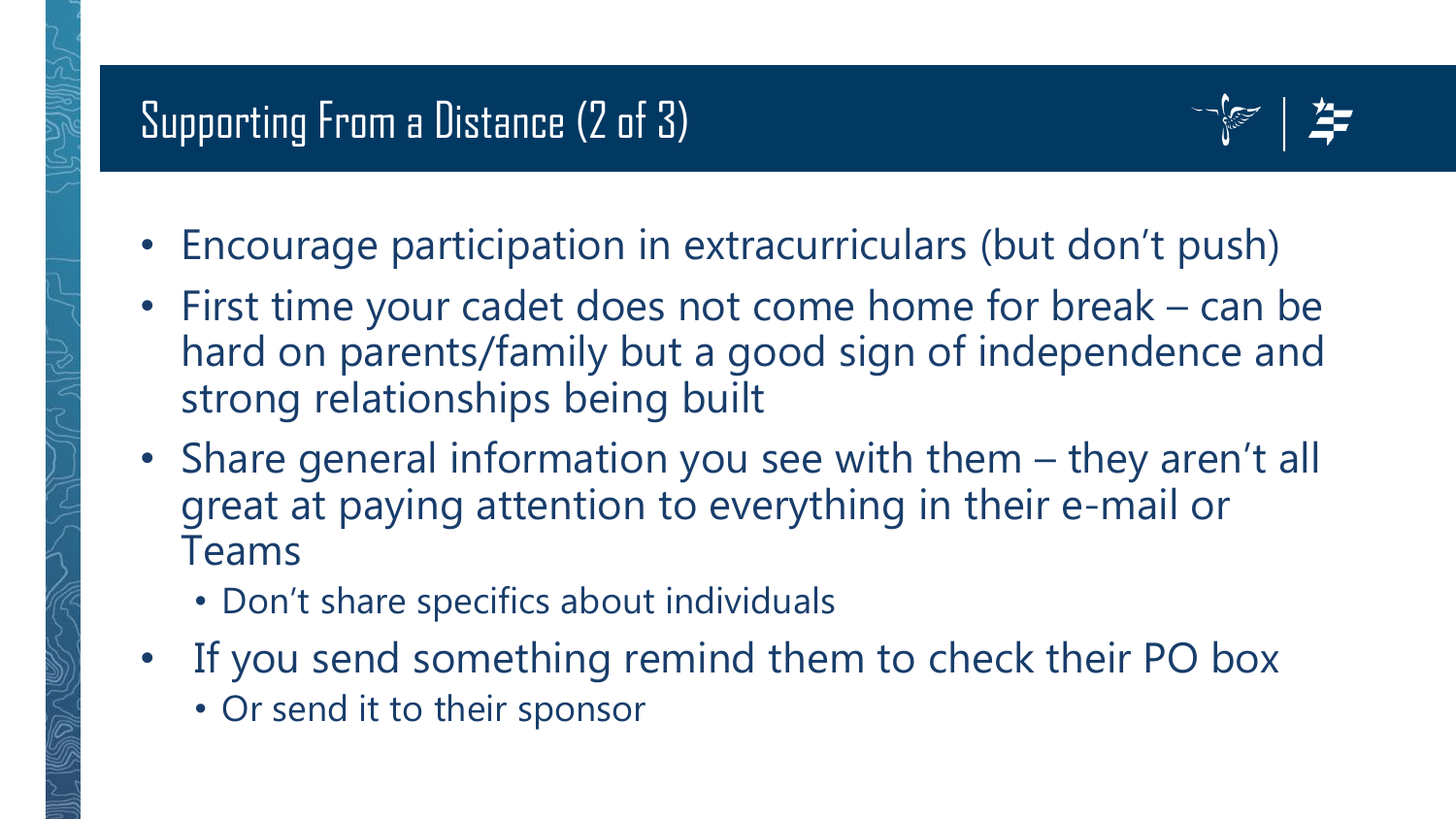### Supporting From a Distance (3 of 3)



- Support for mental concerns (depression…)
	- Teammates
	- Peers
	- Coach
	- Chain of Command
	- Counselors
- Visiting your cadet
	- Coordinate ahead
	- Do not be surprised or upset if they can't get out (especially as doolies) – can be precoordinated
	- Reminder: football games are mandatory
- Importance of the Honor Code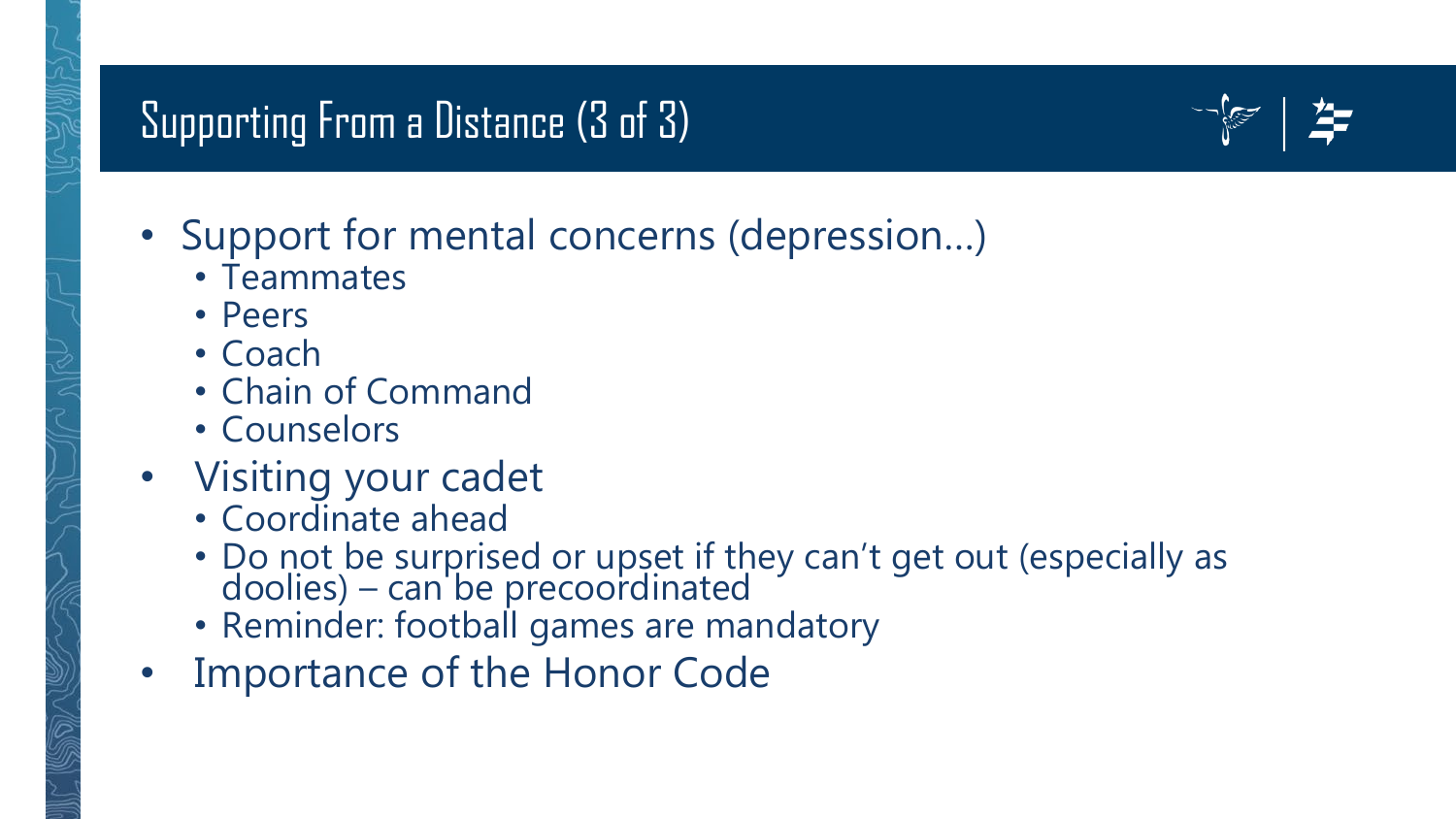#### **Sponsors**



- Home away from home
- Mentoring relationship
- Encourage cadet to connect with sponsor
	- They should not use them just when they need something
	- Relationship is a two-way street fit into the family
- Great source of support
- Place to relax, do laundry ...
- Sponsor placements don't always click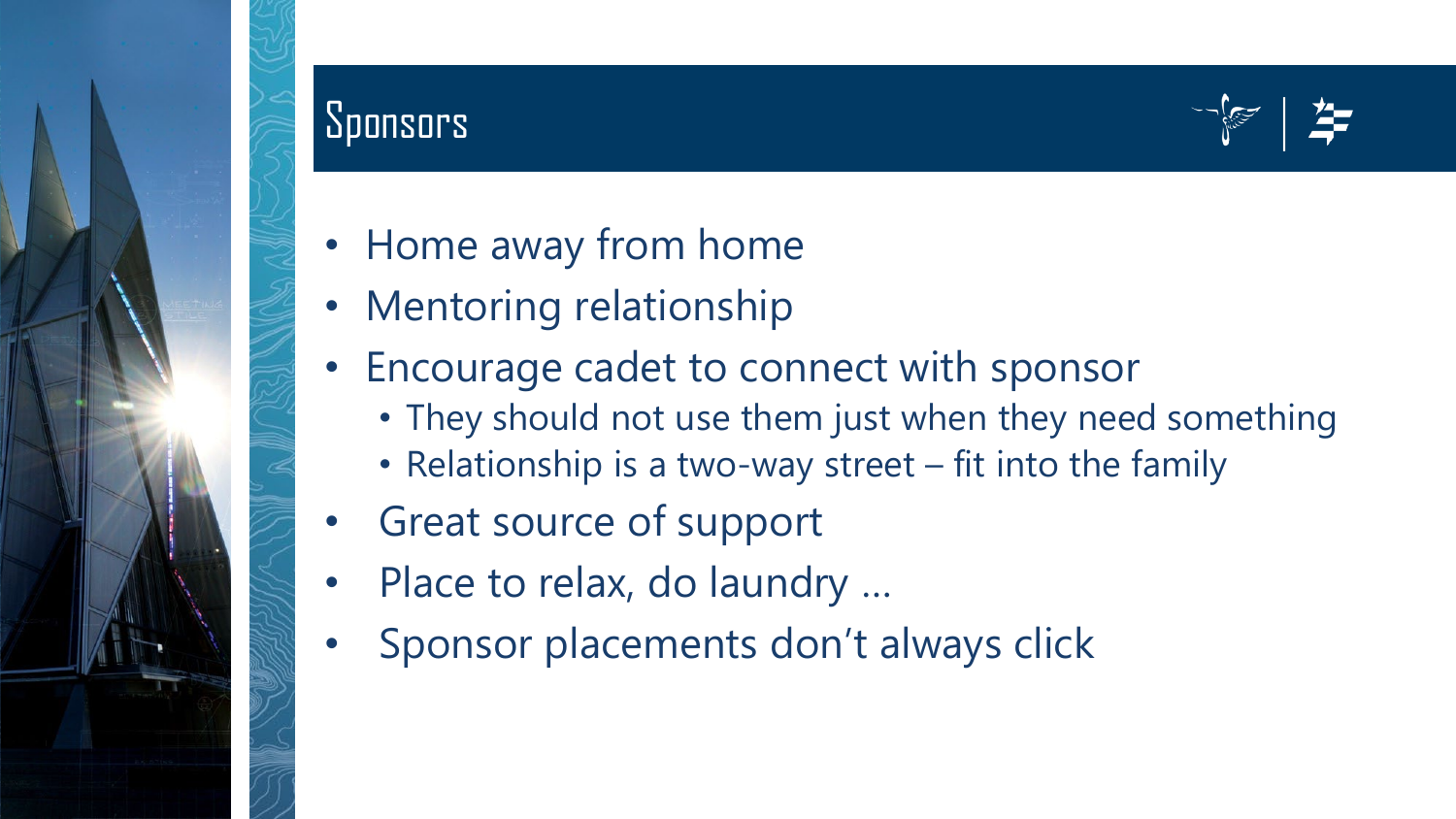## Sources of Information

- AOG Parent Membership Guide
- USAFA web site
- AOG (National & local chapters)
- AOG WebGuy
- State Club websites
- Facebook groups: Presidents, Parents, Class, State Club, squadron…
- Instagram: USAFA, Sup, Comm, Dean, squadron, extracurriculars…
- USAFA Parents All-Call events